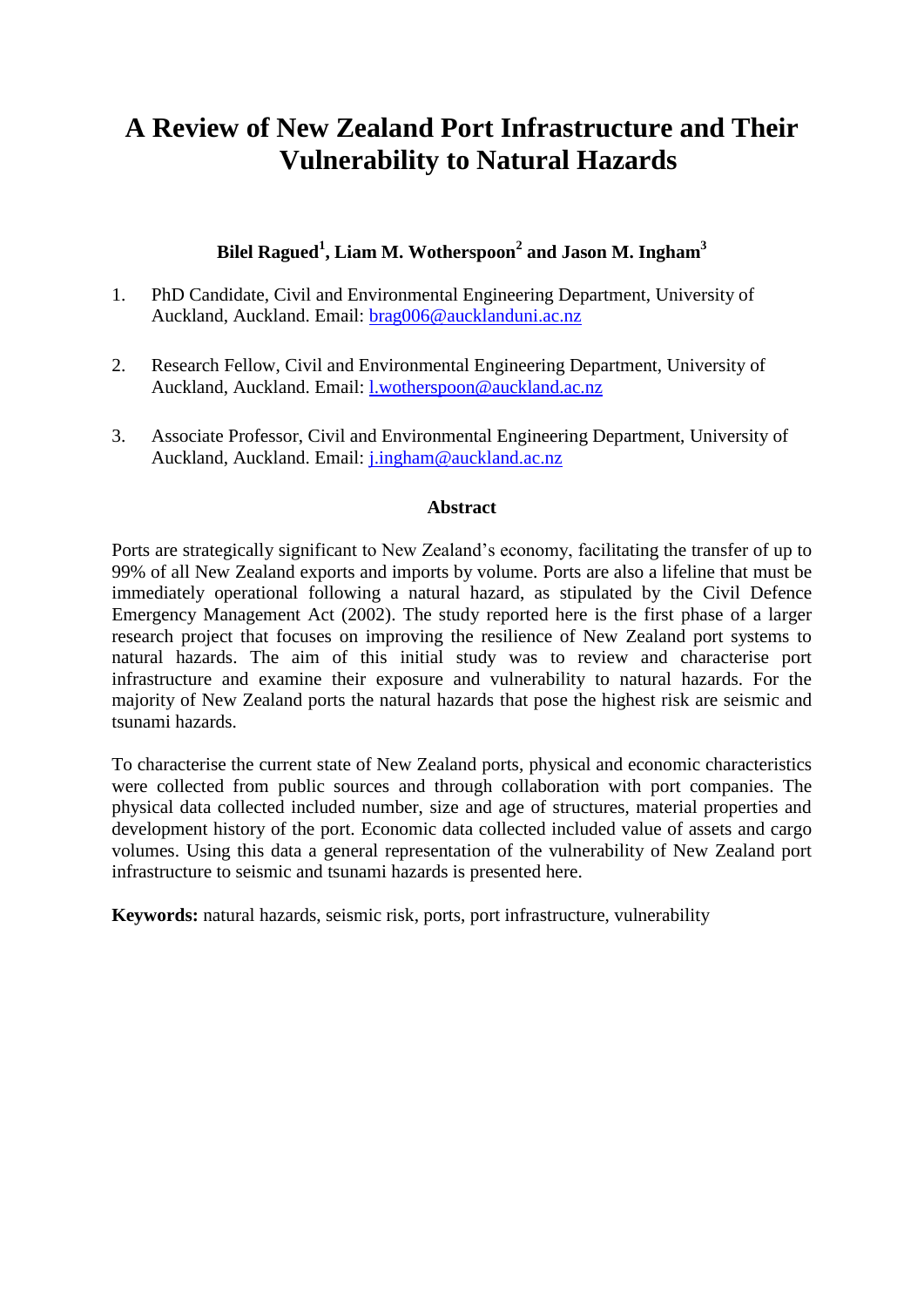#### **1 Background**

The damage to port systems as a result of natural hazards can result in significant short and long term losses. Short term losses include repair costs, business interruptions and damaged cargo, while long term losses can result from the permanent relocation of shipping operations to other ports because of interim loss of capacity at the damaged port. The effect of natural hazards on port systems was evident in the 1995 Great Hanshin earthquake, Japan, where damage to the port in Kobe was estimated at 1 trillion yen (NZD\$15 billion) and took almost 2 years to repair. The disruption caused by the closure of the port was valued at 30 billion yen (NZD\$453 million) per month due to the loss of port-related industries and trade (Chang, 2000). Likewise, the 2010 Darfield earthquake in the Canterbury region of New Zealand caused \$50 million worth of damage to Lyttelton Port (TVNZ, 2010) and the 1931 Napier earthquake raised the ground in the Ahuriri Lagoon, resulting in the closure of Napier's main port at the time (Bryan, 1952).

A study was undertaken to characterise New Zealand port infrastructure and evaluate their vulnerability to natural hazards. This study formed the first phase of a larger multi-phased collaborative research project developed at The University of Auckland, with the support of the New Zealand Natural Hazards Research Platform (NHRP). The aim of the project was to increase the resilience of New Zealand port systems to natural hazards.

## **2 Summary of Ports**

For the purpose of this study port infrastructure was defined as any fixed structure used primarily for berthing and providing access to shipping vessels. This definition excludes a number of other structures found at ports such as buildings, sheds, floating pontoons, cranes and utilities. Information was collected on 14 companies with authority over 104 wharves, having a combined berthing length of 19 kms and a total asset value approaching \$2.5 billion. The two largest ports in terms of value of cargo handled are Ports of Auckland and Port of Tauranga, followed by Lyttelton Port (before the 2011 Christchurch earthquakes) and Port Otago. The comparative size of New Zealand ports is shown in Figure 1 by the size of the circle symbols for each locality. Port size was measured by the value of cargo traded from 1989 to 2011.



**Figure 1: Size of New Zealand ports measured by total value of cargo handled**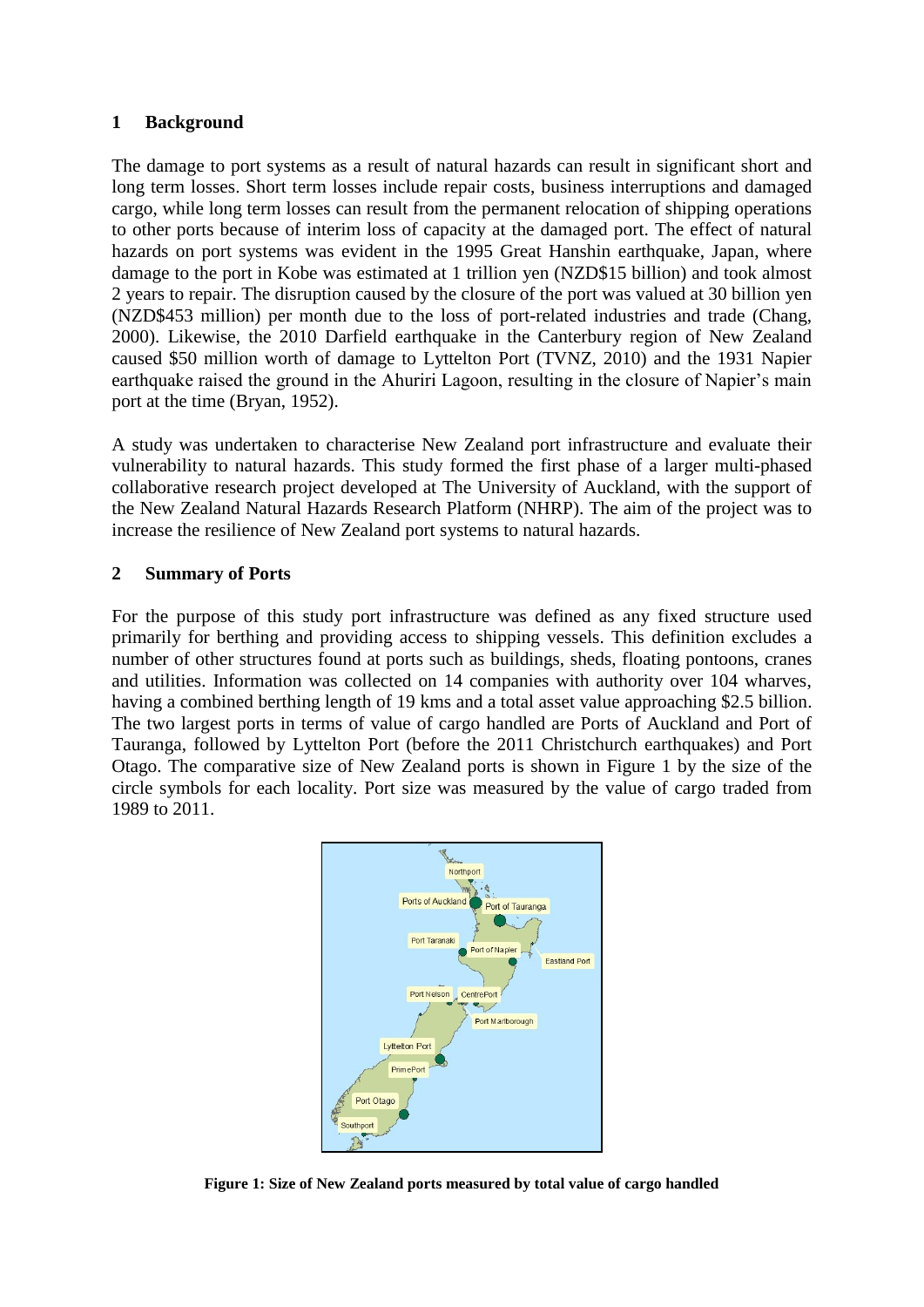## **3 Physical Characteristics**

# **3.1 Construction Date**

In most cases the construction date of a wharf structure was easily identifiable. However, in some cases the wharf had undergone significant rehabilitation or was built in stages over several years. In these marginal cases, the wharf was assigned a representative construction date that was a combination of the relevant dates weighted by berth length.

The distribution of wharf construction dates is plotted in Figure 2 showing the 1950s as the most common construction period, corresponding to an age between 51-60 years. The next most common construction period is the 1960s. In the period from 1970 to 2011 the rate of wharf construction was approximately constant. Another method of presenting this data, in which construction dates are weighted according to the structure's berth length, is presented in Figure 3. This method takes into consideration the fact that structures with greater berthing space are usually more important, clearly showing the same trend as for Figure 2.

# **3.2 Structure Type**

Each wharf is a unique structure designed to resist live loads from machinery and cranes, impact loads from docking ships, and earthquake loads. These structures consist of various combinations of piers, walls and decks. Due to this range of construction types there is no standard characterisation for structure type in the literature (International Navigation Association, 2001). For the purpose of this study wharves were characterised into three broad structure types according to the characteristics of the wharf frontage used for ship berthing. Wharves can either consist of a solid or open berthing front. Open berth structures consisting of a deck extending from the fill to the berth front and supported on piles are classified as 'pile-supported'. Solid berth structures consist of a deck resting on fill with a vertical front wall. Structures with a concrete front wall were classified as 'quay wall', and when the wall was constructed using sheet-piles the structure was classified as 'sheet-pile'. Figure 4 shows that pile-supported structures are by far the most common structure type, with 80% of the available berthing space provided by pile-supported structures. Sheet-pile construction was used in 16% of berthing space and quay walls were used in the remaining 4%.

## **3.3 Materials**

Figure 5 shows that the material most commonly used in the construction of wharf superstructures (decks) is reinforced concrete, with 92% of decks constructed using concrete and the remainder being split between timber and a combination of timber and concrete. Concrete is also the most commonly used material in the construction of wharf substructures (walls and piles), as shown in Figure 6. However, concrete was used in only 51% of substructures, with 32% constructed using timber and the remaining 17% constructed using steel.

## **4 Economic Characteristics**

There has been a steady increase in the amount of cargo handled by New Zealand ports, with Figure 7 showing that the total value of cargo handled increasing by 230% between 1989 and 2011. However, this upward trend is not necessarily the case for individual ports, which can experience large fluctuations in the amount of cargo handled, especially so for ports dependent on trade from single large exporters. For example, prior to August 2009, dairy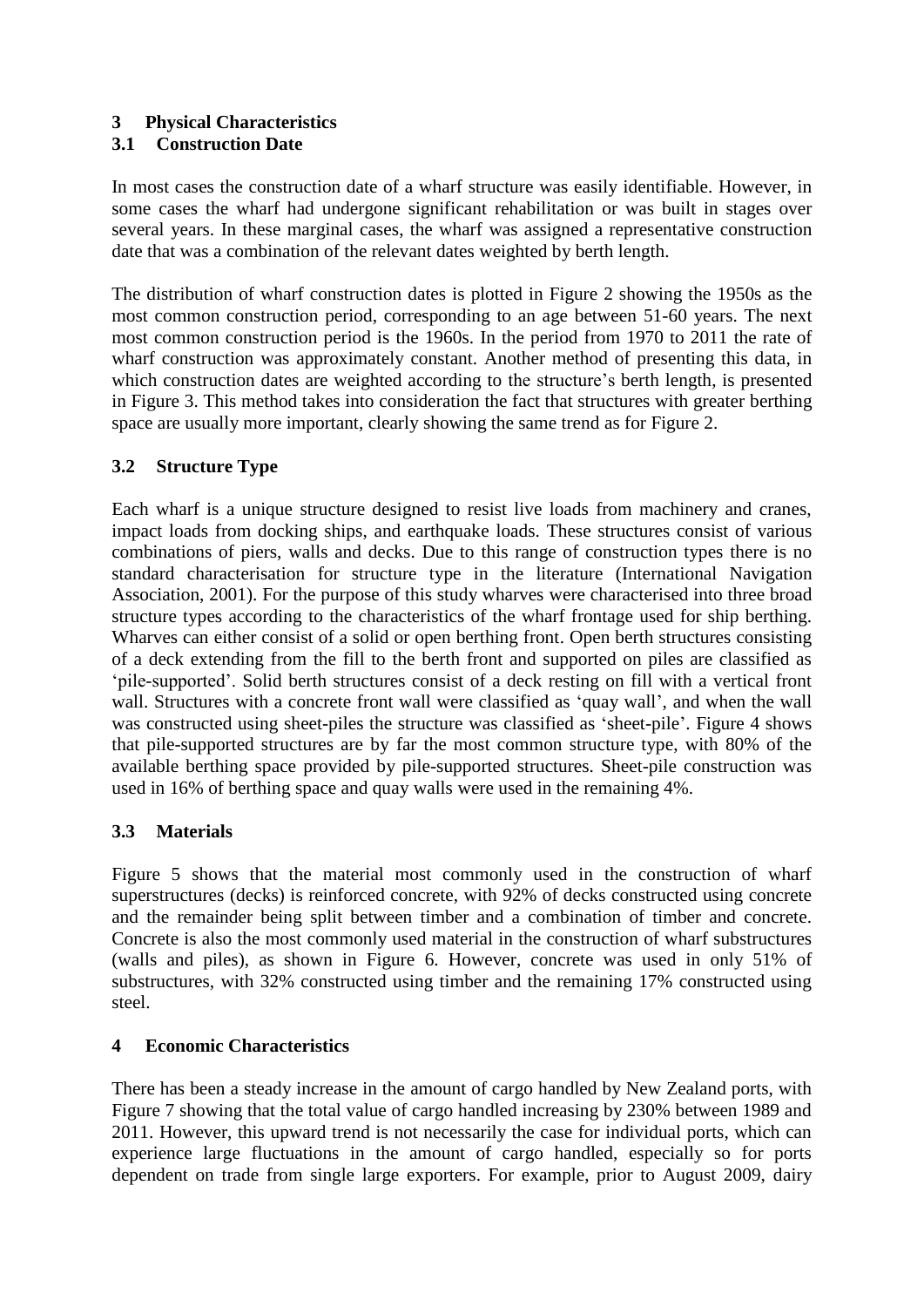imports and exports accounted for approximately 50% of PrimePort's (Timaru, South Island) trade. This trade was lost immediately when Fonterra (a dairy company) transferred their cargo through Lyttelton Port (Bailey, 2009).









**Figure 2: Histogram of wharf construction dates Figure 3: Distribution of construction dates according to berth length**



**Figure 4: Ratio of wharf structure type Figure 5: Ratio of superstructure construction material**



#### **5 Seismic Hazard**

New Zealand is a country of moderate seismicity, resulting from its location at the boundary of the Pacific and Australian tectonic plates. However, seismic hazard varies considerably between individual ports and is controlled by their distance from active sources. This variability in seismic hazard is captured in the New Zealand Standard for Structural Design Actions, NZS 1170.5:2004 (Standards New Zealand, 2004) through the hazard factor, Z (Oyarzo-Vera, McVerry, & Ingham, 2011). Using this hazard factor, seismic hazard curves were generated for all New Zealand ports and are plotted in Figure 8a. The hazard factor is a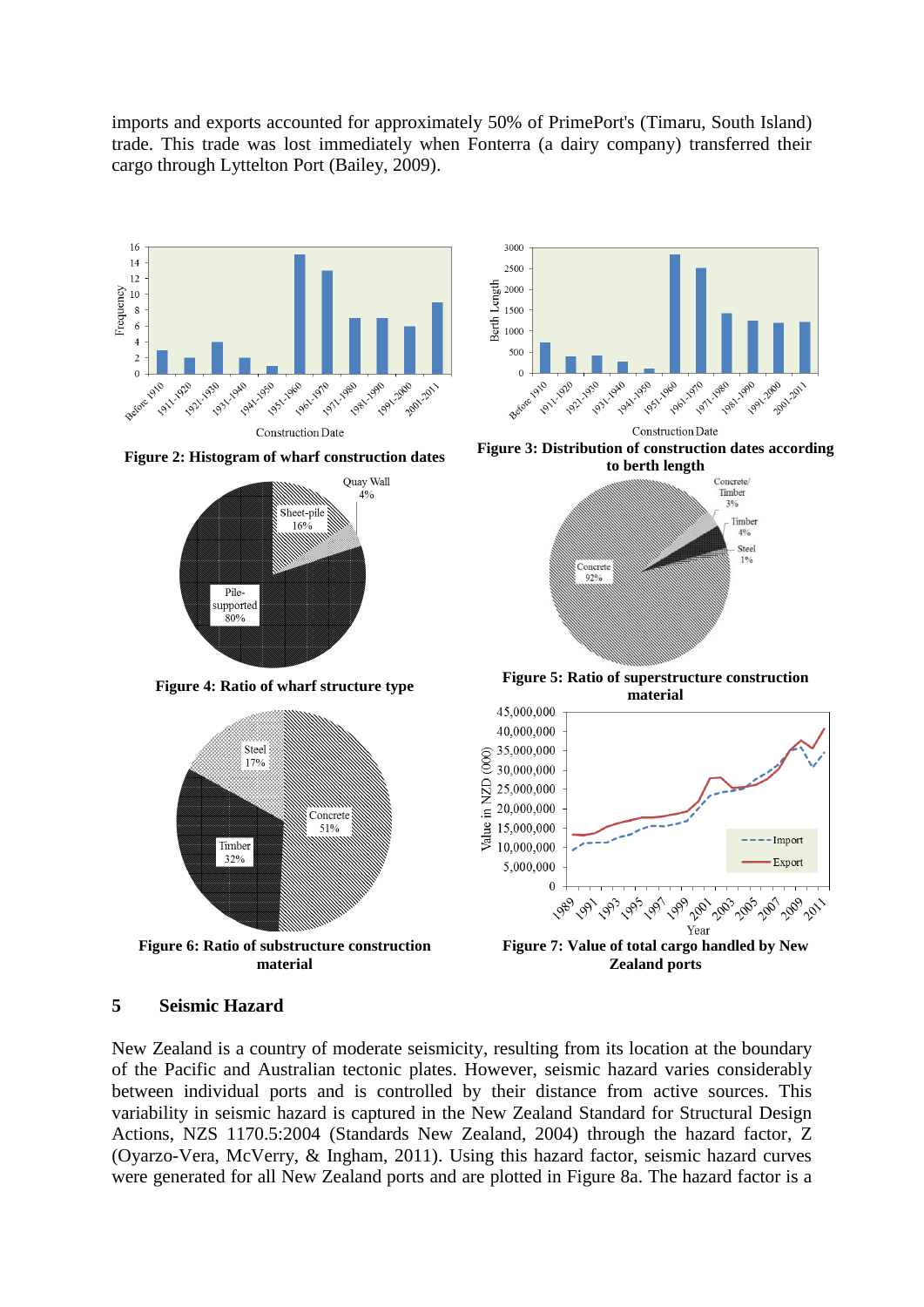crude approximation of seismic hazard because it does not allow for site effects, which can significantly alter ground shaking (International Navigation Association, 2001). Considering that many New Zealand ports are located on low quality reclaimed land (usually nonengineered), these PGA values are likely to increase. However, for the purpose of this initial study these effects were ignored, and the analysis will be refined once detailed geotechnical data is collated.

Analysis of Figure 8a reveals three levels of seismic demand: high, medium and low. High seismic demand has been defined as a PGA greater than 0.6g, wharves with a PGA less than 0.3g were defined as low seismic demand, and medium seismic demand was assigned to wharves having a PGA of 0.3-0.6g. CentrePort, Port Napier and Eastland Port are subject to the highest seismic demand; Port Marlborough, Westport and Port Nelson are subject to a medium seismic demand and Lyttelton Port, Port of Tauranga, Port Taranaki, Southport, PrimePort, Port Otago, Ports of Auckland and Northport are subject to the lowest seismic demand. It is important to clarify that the 2010 Darfield and 2011 Christchurch earthquakes were on previously unidentified faults, which is one of the reasons why Lyttelton Port was assigned a low seismic demand in design standards even though it suffered significantly in the Christchurch event. As a result of these events, the hazard factor will be increased to account for modifications to the seismic hazard (Holden, et al., 2011).

# **5.1 Vulnerability**

Vulnerability is a measure of the difference between seismic demand (seismic hazard curve) and seismic capacity (port characteristics). NZS 1170.5:2004 stipulates that ports have an importance level of 3, corresponding to an earthquake annual probability of 0.001 or a return period of 1000 years. Therefore as an approximate measure of seismic demand, the PGA for a 1000 year event was determined for each wharf.

The assigned construction date of a wharf was used as an approximate measure of seismic capacity. Assuming that all wharves were designed according to the relevant earthquake loading standards at the time of construction, it was assumed that wharves built prior to 1976 are non-ductile. The year 1976 corresponds to the release of NZS 4203:1976, which was a major revision of the New Zealand Loadings Standards (Megget, 2006), although it is important to note that New Zealand's earthquake loading standards have never specifically addressed wharf structures. This lack of guidance gave wharf designers significant leeway when determining earthquake loads. According to the above 1976 criterion, there are 12 wharves (12%) in the most vulnerable category (high seismic demand and non-ductile structure) and 17 wharves (17%) in the next most vulnerable category (medium seismic demand and non-ductile structure).

## **6 Tsunami Hazard**

Damage caused by the Indian Ocean tsunami in 2004, and the more recent Japanese tsunami in 2011 are a reminder of the destructive forces associated with tsunamis (Mimura et al., 2011, Sheth et al., 2006). In this regard the most comprehensive study of tsunami hazard in New Zealand was compiled by Berryman (2006). All the likely sources of tsunamis that can affect New Zealand were examined by evaluating their potential to generate tsunamis, the likely waves produced, and their impact on the principal urban centres in New Zealand. A key output of the study was tsunami hazard curves (expected tsunami wave height against return period) for key population centres. For the purpose of comparing the hazard at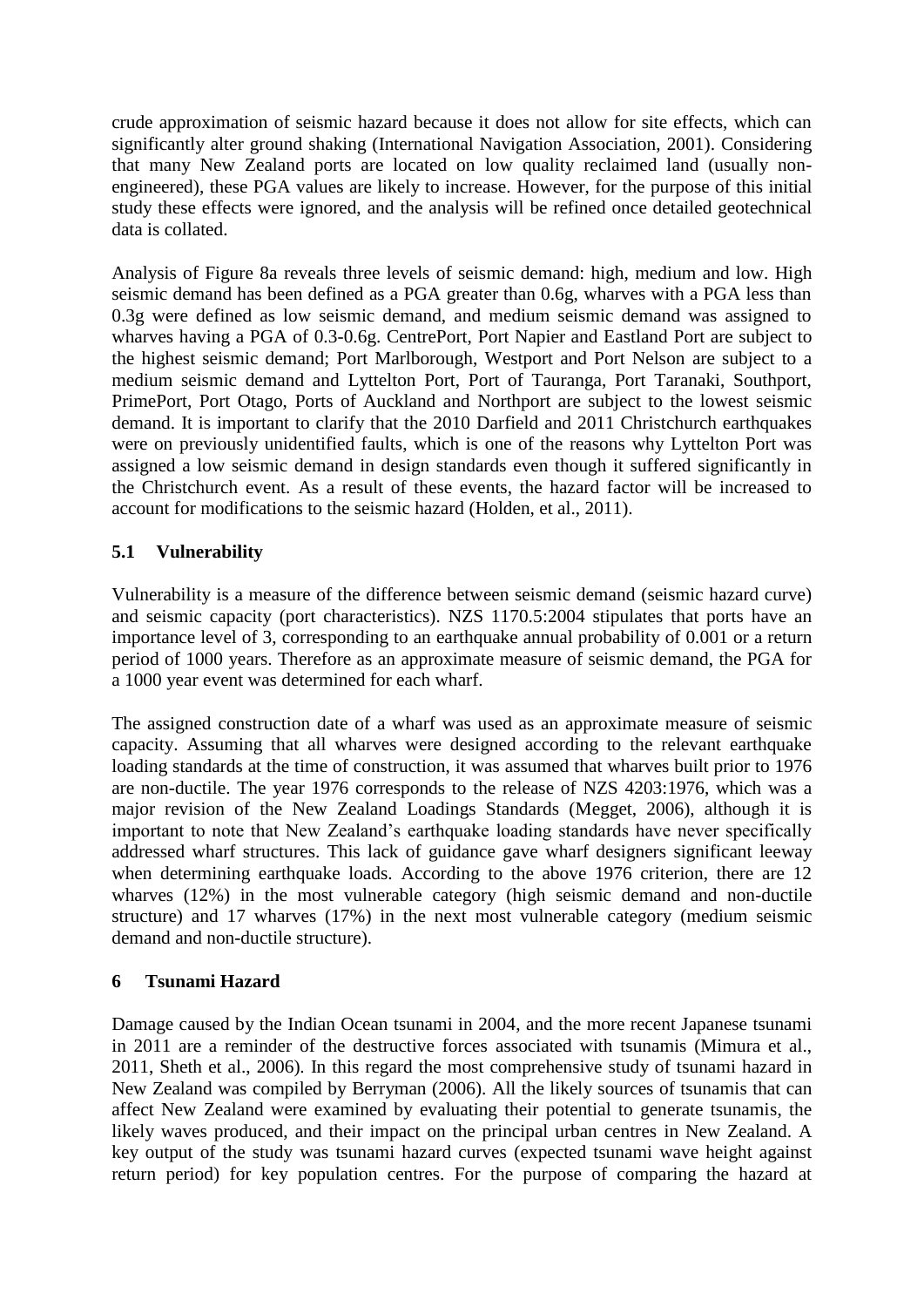different ports, the hazard curves for the population centres was assumed to represent the hazard curve for the port. This approximation is reasonable considering that most ports are located in the immediate vicinity of urban centres. The hazard curves for all New Zealand ports except for Westport and Port Marlborough are plotted in Figure 8b.



**Figure 8: Hazard curves for New Zealand ports. (a) Seismic hazard, (b) Tsunami hazard**

The greatest tsunami hazard is expected at Eastland Port, located on the exposed east coast of New Zealand, with an expected wave height of 8.0 m for a 500 year return period. The largest contribution to this hazard is from distant source (e.g. South America) tsunamis. Conversely, Ports of Auckland has the lowest tsunami hazard, with an expected wave height of 3.6 m for a 500 year return period. Similarly, the biggest contribution to this hazard is from distant source tsunamis.

#### **7 Conclusion**

Port infrastructure was reviewed and their vulnerability to natural hazards was examined. Information was collected on a total of 104 wharves with a combined berthing length of 19 kms and a total asset value approaching NZ\$2.5 billion. The greatest number of wharf structures was constructed between 1950 and 1970 and the most common structure type was pile-supported structures. 90% of the decks and 51% of the substructure was constructed using concrete. For 73% of the wharves lateral capacity was provided using raked piles. The output from this study will be used in the development of a virtual port and the development of fragility models.

#### **8 Acknowledgements**

The authors wish to acknowledge the contribution made by officials and insurance brokers by providing information on New Zealand port infrastructure. Dave Brundson is also acknowledged for his assistance in the early part of the project. This study was funded by the New Zealand Natural Hazards Research Platform.

#### **9 References**

- Bailey, E. (2009, August 14). *Port loses Fonterra business*. Retrieved August 19, 2011, from The Timaru Herald: http://www.stuff.co.nz/timaru-herald/news/2750978/Port-loses-Fonterra-business
- Berryman, K. (2006). *Review of tsunami hazard and risk in New Zealand.* Lower Hutt: Institute of Geological & Nuclear Sciences.